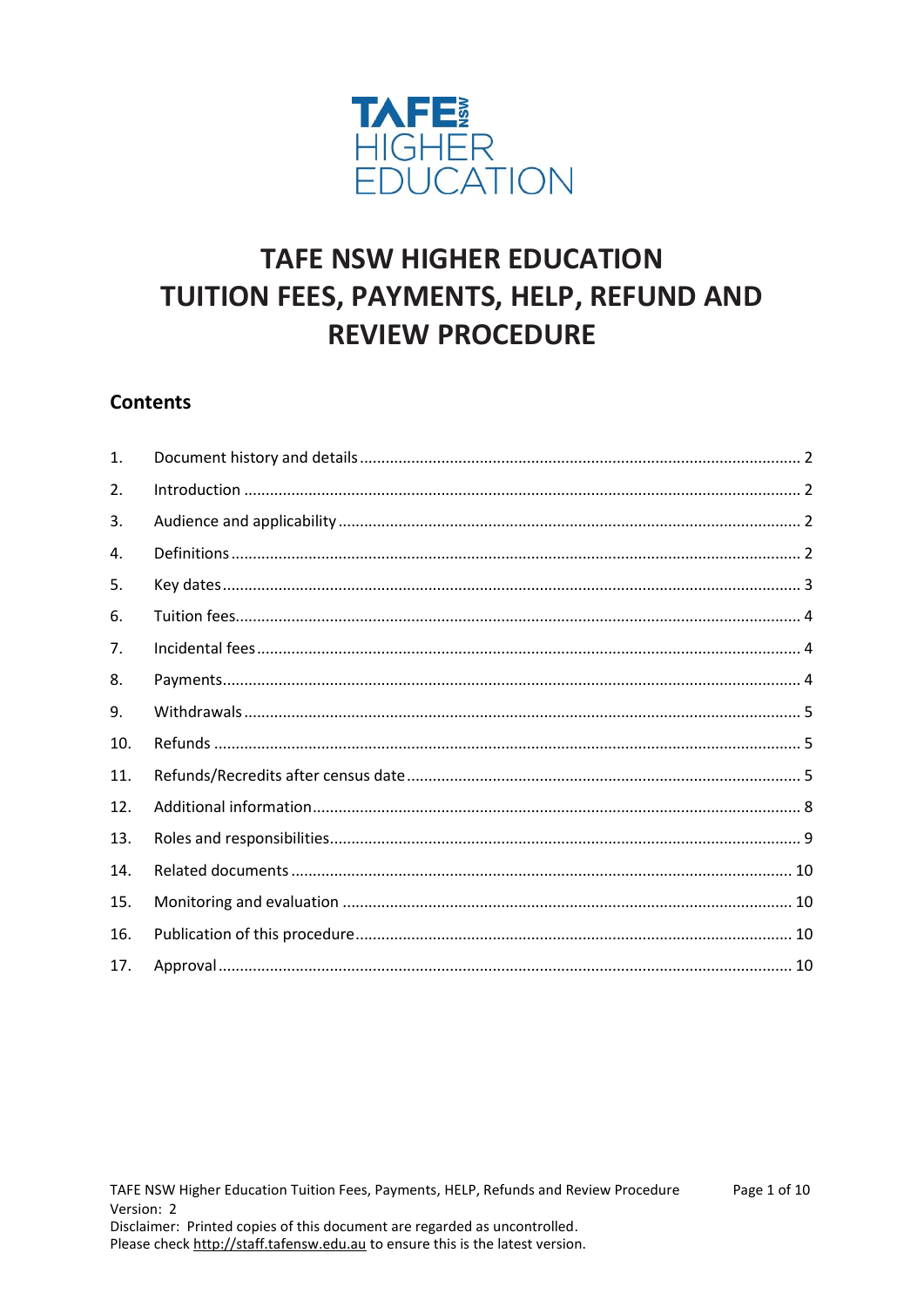## <span id="page-1-0"></span>**1. Document history and details**

Version 2: 2 December 2021

Commencement date: Semester 1 2022

## <span id="page-1-1"></span>**2. Introduction**

- 2.1 The purpose of this procedure is to outline requirements in relation to payment of tuition fees for TAFE NSW Higher Education courses.
- 2.2 TAFE NSW Higher Education students are charged a tuition fee for each subject (unit of study) in which they are enrolled.
- 2.3 TAFE NSW Higher Education students can choose to either pay tuition fees up front or, if they meet eligibility criteria, choose to defer the payment of tuition fees by taking out a FEE-HELP or HECS-HELP loan.
- 2.4 The implementation of FEE-HELP or HECS-HELP by TAFE NSW Higher Education complies with the provisions of the Higher Education Support Act 2003 and other related legislative instruments.
- 2.5 All TAFE NSW Higher Education tuition fees and charges are reviewed on a yearly basis and are subject to change.
- 2.6 Students pay the tuition fee applicable to the subject in the current year of enrolment in the subject, not the fee applicable at the time of original enrolment into the course.

## <span id="page-1-2"></span>**3. Audience and applicability**

- 3.1 This procedure covers payments, withdrawals, refunds and remittances associated with the delivery of higher education courses by TAFE NSW Higher Education.
- 3.2 This procedure applies to all students enrolled in a course of study with TAFE NSW Higher Education.
- 3.3 International students are covered by this procedure but are also subject to the terms and conditions outlined on the TAFE NSW Higher Education international students' application form which meet the ESOS Act (2000) and National Code of Practice (2007) requirements.

#### <span id="page-1-3"></span>**4. Definitions**

| <b>Administration</b><br>Date                               | As specified in the TAFE NSW Higher Education academic calendar.<br>Refer 5.1 below.                                                          |
|-------------------------------------------------------------|-----------------------------------------------------------------------------------------------------------------------------------------------|
| <b>Census Date</b>                                          | As specified in the TAFE NSW Higher Education academic calendar but no<br>less than the 20% into the duration of a semester. Refer 5.1 below. |
| Department of<br><b>Education, Skills</b><br>and Employment | The Commonwealth government department responsible for<br>administering FEE-HELP.                                                             |
| eCAF                                                        | Electronic Commonwealth Assistance Form. The online form to be<br>completed by students when applying for HELP.                               |
| <b>Eligible Student</b>                                     | A student who is entitled to HELP assistance in accordance with the<br>citizenship and residency requirements.                                |
| <b>End Date</b>                                             | As specified in the TAFE NSW Higher Education academic calendar.<br>Refer 5.1 below.                                                          |

TAFE NSW Higher Education Tuition Fees, Payments, HELP, Refunds and Review Procedure Page 2 of 10 Version: 2

Disclaimer: Printed copies of this document are regarded as uncontrolled. Please check [http://staff.tafensw.edu.au](http://staff.tafensw.edu.au/) to ensure this is the latest version.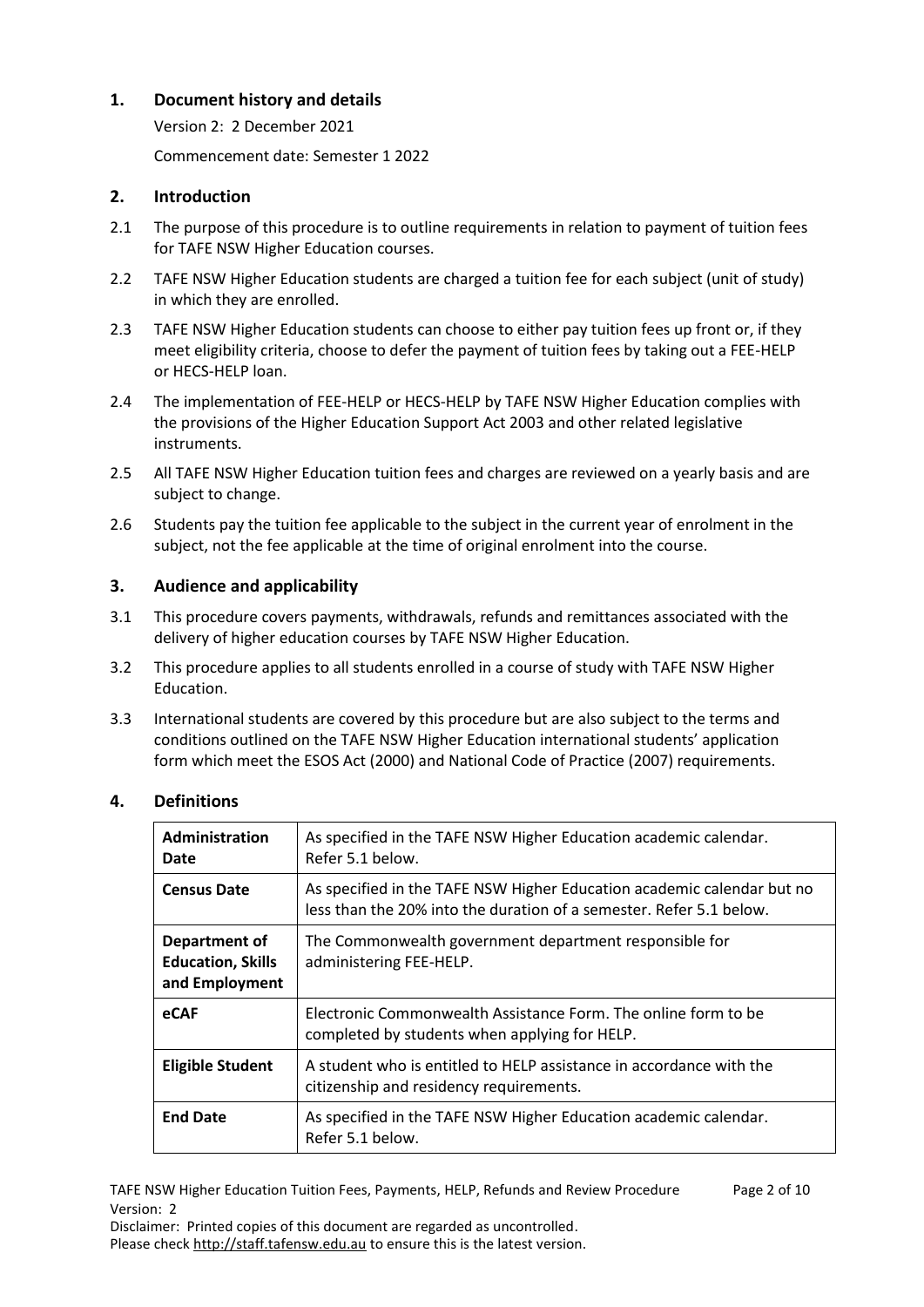| <b>FEE-HELP</b>                               | A Commonwealth loan scheme to help eligible fee paying students pay all<br>or part of their tuition fees.                                                                                                                     |
|-----------------------------------------------|-------------------------------------------------------------------------------------------------------------------------------------------------------------------------------------------------------------------------------|
| <b>HECS-HELP</b>                              | A Commonwealth loan scheme to help eligible fee paying students pay all<br>or part of their tuition fees.                                                                                                                     |
| <b>HELP</b>                                   | Higher Education Loan Program - the Commonwealth government's<br>student loans schemes including FEE-HELP and HECS-HELP.                                                                                                      |
| <b>HELP Review</b><br><b>Officer</b>          | The TAFE NSW manager with responsibility for reviewing applications to<br>re-credit a HELP debt for a subject.                                                                                                                |
| <b>HESA</b>                                   | The Higher Education Support Act 2003. This is the Commonwealth<br>legislation governing HELP.                                                                                                                                |
| <b>Incidental Fees</b>                        | A charge for a good or service additional to the tuition fee.                                                                                                                                                                 |
| <b>LMS</b>                                    | The Learning Management System, such as Moodle, is the online method<br>of distributing learner resources, assessment information and teacher<br>communications to students.                                                  |
| Non-genuine<br>student                        | A person who has enrolled in a course but who has never engaged with the<br>course, ie: has not attended classes and/or participated in assessment<br>activities and/or has never logged in to the Learner Management System. |
| <b>Student</b><br><b>Management</b><br>System | The digital system used by TAFE NSW to manage student records including<br>student enrolment, academic progress and course completion<br>documentation. Often referred to as SMS.                                             |
| <b>Special</b><br><b>Circumstances</b>        | Special conditions, defined by the Commonwealth, which will entitle a<br>HELP debt to be reversed, or tuition fees refunded, if a student withdraws<br>after census date.                                                     |
| <b>Start Date</b>                             | As specified in the TAFE NSW Higher Education academic calendar.<br>Refer 5.1 below.                                                                                                                                          |
| <b>TAFE NSW Higher</b><br><b>Education</b>    | TAFE NSW Higher Education is the registered trading name of the<br>Technical and Further Education Commission as a higher education<br>provider.                                                                              |
| <b>Tuition Fee</b>                            | The fee charged for each subject, not including any incidental fees.                                                                                                                                                          |
| <b>TEQSA</b>                                  | Tertiary Education Quality Standards Agency. The national regulator of<br>higher education in Australia.                                                                                                                      |
| <b>Unit of Study</b>                          | A single TAFE NSW Higher Education subject.                                                                                                                                                                                   |

## <span id="page-2-0"></span>**5. Key dates**

- 5.1 The timing of tuition fee payments is structured around a series of key dates. These are the:
	- 5.1.1 Start Date the first date of the semester;
	- 5.1.2 Administration Date the date by which time a student must have:
		- a. paid their tuition fees up front; or
			- b. paid a proportion of their tuition fees up front and indicated that they intend to apply for HELP assistance to cover the balance; or
			- c. indicated that they intend to apply for HELP assistance to cover the full cost of the subject.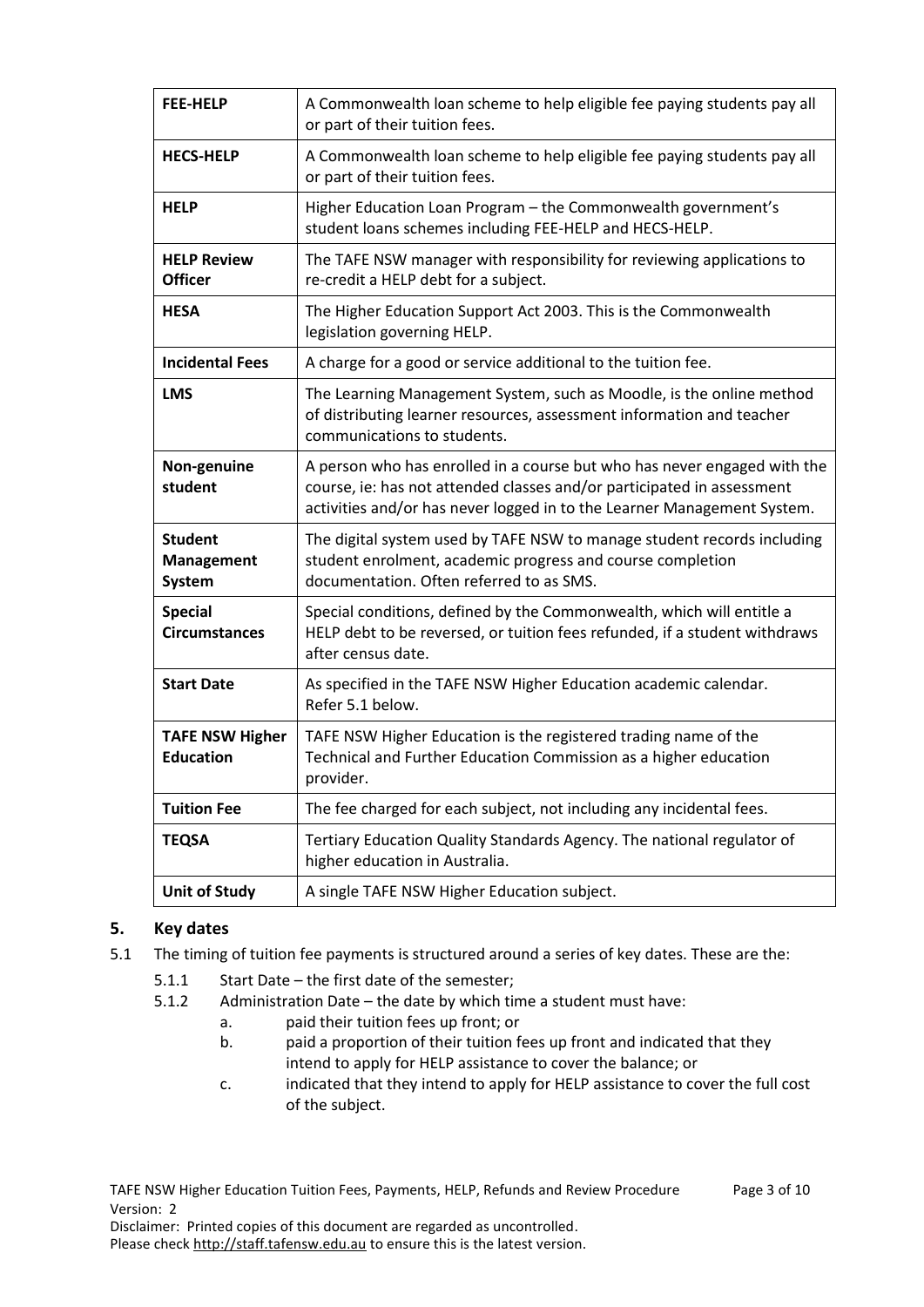- 5.1.3 Census Date the date by which:
	- a. a student intending to access HELP assistance needs to submit a Request for a HELP Loan Form (eCAF);
	- b. the absolute deadline for a student who chooses to pay their tuition fees upfront;
	- c. a student must formally withdraw from a subject without incurring a HELP debt; or
	- d. a student who has paid their tuition fees up front must formally withdraw from a subject in order to be eligible to apply for a refund.
- 5.1.4 End Date the last date of the semester, ie: the last day of the final assessment week.
- 5.2 Students who have not paid their tuition fees upfront, or who have not applied for a HELP loan by census date will be excluded from the subject/s for which tuition fees are payable, and are not permitted to attend class or submit assessments
- 5.3 Students with outstanding tuition fees will not be allowed to re-enrol and continue their studies until outstanding tuition fees have been paid in full.

## <span id="page-3-0"></span>**6. Tuition fees**

- 6.1 TAFE NSW Higher Education courses are offered on a full fee-paying basis.
- 6.2 The tuition fee is the charge levied on all students for each subject they enrol in.
- 6.3 Domestic students will be charged the same tuition fee irrespective of whether they pay up front or utilise HELP assistance.
- 6.4 Domestic students will only incur a liability for tuition fees after the Census Date.
- 6.5 TAFE NSW Higher Education will publish the tuition fees on its website in accordance with the requirements of the HESA Act.

#### <span id="page-3-1"></span>**7. Incidental fees**

7.1 In accordance with the HESA Act, TAFE NSW Higher Education is able to charge for certain Incidental Fees.

#### <span id="page-3-2"></span>**8. Payments**

- 8.1 TAFE NSW does not accept cash payments for any tuition or incidental fees.
- 8.2 Students not intending to seek HELP assistance are required to pay the tuition fee for the subjects in which they are enrolled, on or before the Administrative Date.
- 8.3 Students intending to apply for HELP assistance:
	- a. must submit a Request for HELP Assistance (eCAF) on or before the Census Date; and
	- b. will incur a debt on the day immediately following the Census Date.
- 8.4 Students who pay their tuition fees using HELP assistance will repay their HELP debt through the Australian taxation system once they reach the mandated income threshold.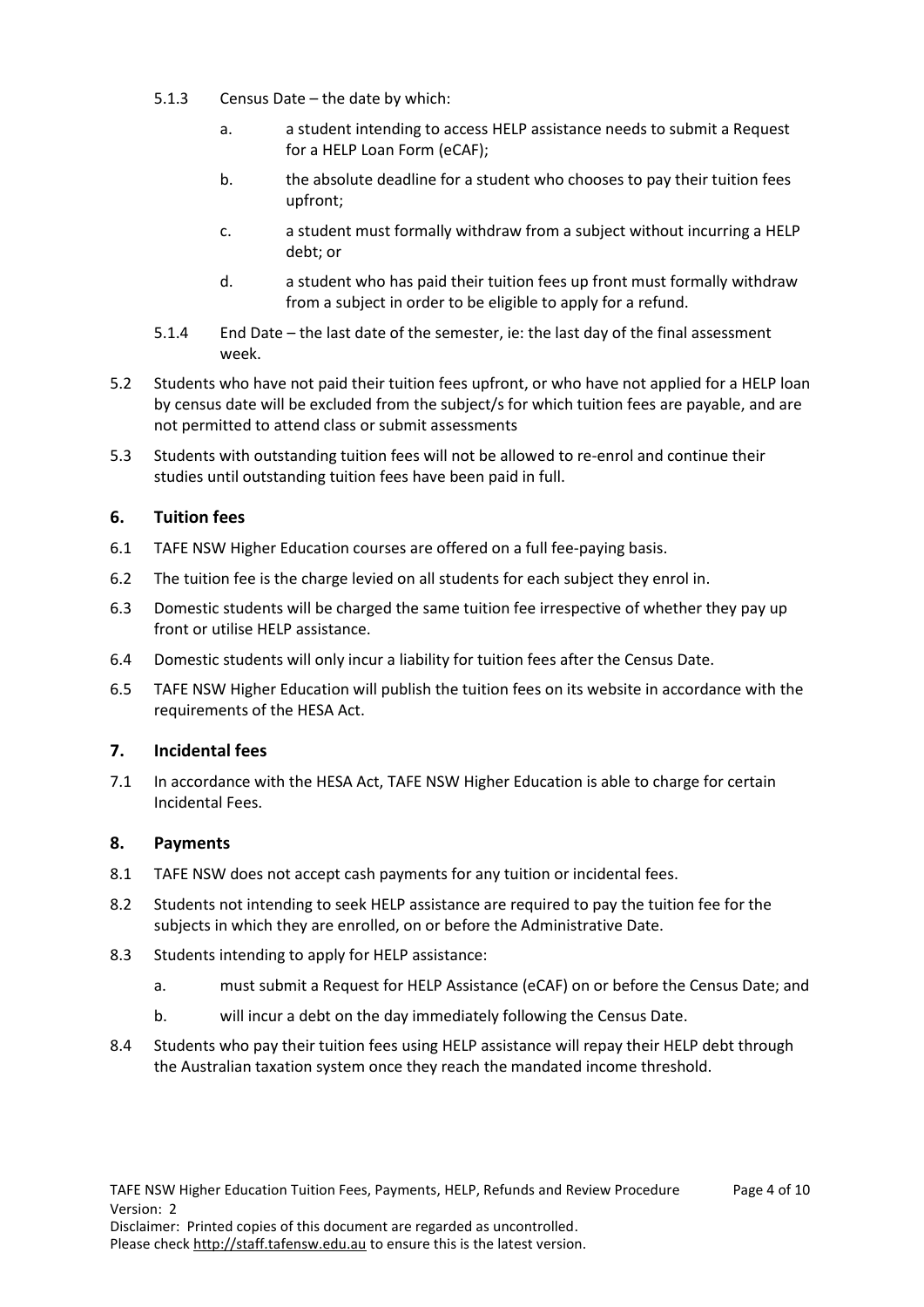## <span id="page-4-0"></span>**9. Withdrawals**

- 9.1 Students who withdraw from a subject must notify TAFE NSW Higher Education in writing of their decision to withdraw using the TAFE NSW Higher Education Withdrawal Form.
- 9.2 A person who is registered as a TAFE NSW Higher Education student but who has not ever attended a single class nor submitted a single assessment activity for any subject they are enrolled in in their first semester of enrolment will be considered to be a non-genuine student and will be withdrawn from the course by the Course Coordinator at the end of one full semester of inactivity and their enrolment in the course will be closed in the Student Management System. If the 'student' had registered for HELP assistance, the Course Coordinator must report the 'student' to the TAFE Student Loans Unit to ensure the 'student's' HELP loan status is adjusted as an admin error and relevant reporting to the Commonwealth is managed in accordance with Section 12.5.1.
- 9.3 Students who have attended classes, but who have not formally withdrawn in accordance with Section 9.1 will be liable for tuition fees or the HELP liability for the subject/s.

#### <span id="page-4-1"></span>**10. Refunds**

- 10.1 Students who formally withdraw from a subject on or before Census Date (by advising TAFE NSW Higher Education in writing):
	- a. will not incur a HELP debt for the subject; and
	- b. are eligible to request a refund for the subject if they paid their tuition fees up front.
- 10.2 Students who withdraw from a subject after the Census Date:
	- a. will not be entitled to a refund of tuition fees for the subject if they have paid up front; or
	- b. will be liable for the HELP liability for the subject if they have applied for HELP assistance; or
	- c. will only be eligible for a refund of tuition fees for the subject or to have their HELP balance for the subject re-credited under special circumstances (see Sections 12.1 and 12.2).
- 10.3 Students who withdraw from a subject are not eligible for a refund of incidental fees.
- 10.4 A student cannot apply for a refund of tuition fees or re-credit of their HELP balance for a subject if they have successfully completed the subject.
- 10.5 A student cannot apply for a refund of tuition fees or a re-credit of their HELP balance for a subject if they have completed, but failed the subject.
- 10.6 Any refunds payable will only be made to the student or third party who made the original payment, and will be by electronic funds transfer or by refund to the original credit card number.

## <span id="page-4-2"></span>**11. Refunds/Recredits after census date**

#### **11.1 Refunds after census date - tuition fees that have been paid up front**

- 11.1.1 A student who paid their tuition fees up front, and who withdraws from a subject after the Census Date due to special circumstances may be eligible to have their tuition fees for the subject refunded.
- 11.1.2 Where TAFE NSW Higher Education is satisfied that special circumstances apply (see Sections 12.1 and 12.2), a refund of the student's tuition fees will be made.

TAFE NSW Higher Education Tuition Fees, Payments, HELP, Refunds and Review Procedure Page 5 of 10 Version: 2

Disclaimer: Printed copies of this document are regarded as uncontrolled.

Please check [http://staff.tafensw.edu.au](http://staff.tafensw.edu.au/) to ensure this is the latest version.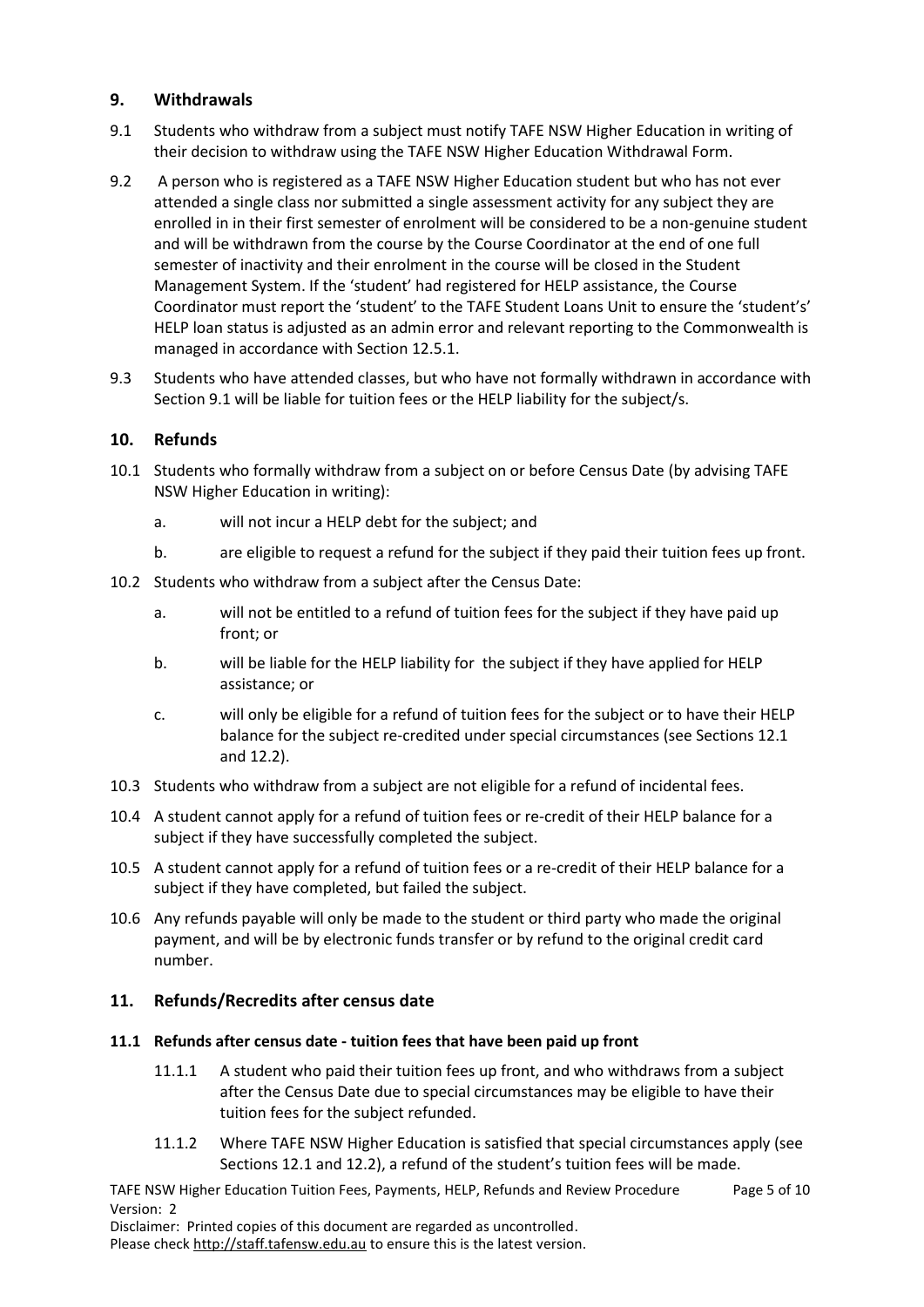- 11.1.3 A student withdrawing under special circumstance provisions must formally apply for a refund of their tuition fees balance using the Withdrawal Application Form for Higher Education Students, within 12 months of the last date of attendance, or within 12 months of the end of the period of study in which the subject was, or was to be, undertaken. TAFE NSW Higher Education has the discretion to waive the 12 months requirement if it is satisfied that the application to withdraw could not be made within the time limits because of the nature of the student's special circumstances.
- 11.1.4 The student's application for a refund of tuition fees should include independent supporting documentation
- 11.1.5 Each application for a refund of a student's tuition fees will be examined and determined on its merits. TAFE NSW Higher Education will consider the student's claim, together with any independent supporting documentary evidence that substantiates the claim.
- 11.1.6 Where a student's application for a refund of their tuition fees is declined, the student has the right to request a review of the decision.

#### **11.2 Re-credits and remittances of HELP balance for a subjects after census date**

- 11.2.1 A student who utilises HELP assistance and who withdraws from a subject after the Census Date due to special circumstances may be eligible to have their HELP balance for the subject re-credited.
- 11.2.2 Where TAFE NSW Higher Education is satisfied that special circumstances apply (see Sections 12.1 and 12.2), it must re-credit the student's HELP balance for the subject.
- 11.2.3 All requests to re-credit a HELP balance for a subject must be forwarded for approval to the relevant Manager at the campus the student is enrolled at.
- 11.2.4 If the decision results in the HELP debt being remitted, the campus must forward a request to the TAFE NSW Student Loans Unit to remove the student's HELP debt for the subject and follow TAFE NSW procedures to ensure the Australian Tax Office is advised of the remittance.
- 11.2.5 A student's HELP debt in relation to a subject is taken to be remitted if the student's HELP balance for a subject is re-credited.
- 11.2.6 A student withdrawing under special circumstance provisions must formally apply for a re-credit of their HELP balance for the subject using the TAFE NSW Application for Refund / Re-credit of Tuition Fees form within 12 months of the last date of attendance, or within 12 months of the end of the period of study in which the subject was, or was to be, undertaken. TAFE NSW Higher Education has the discretion to waive the 12 months requirement if it is satisfied that the application to withdraw could not be made within the time limits because of the nature of the student's special circumstances.
- 11.2.7 The student's application for a re-credit of their HELP balance for a subject should include independent supporting documentation,
- 11.2.8 Each application for a re-credit of a student's HELP balance for a subject will be examined and determined on its merits. TAFE NSW Higher Education will consider the student's claim, together with any independent supporting documentary evidence that substantiates the claim.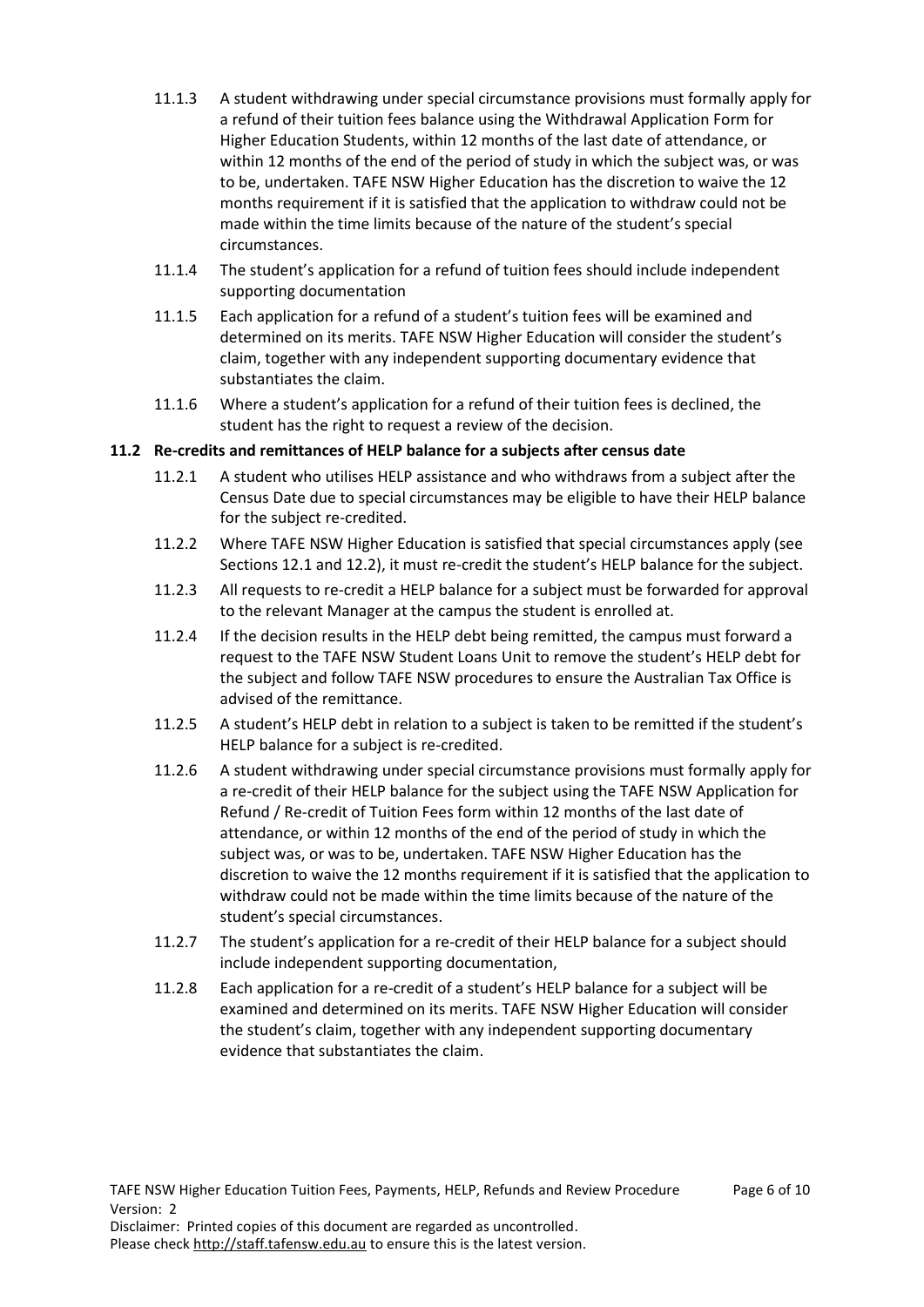#### **11.3 Refund and re-credit review procedures**

- 11.3.1. Where a student's application for a refund re-credit of their HELP balance for a subject is declined, the student has the right to request a review of the decision.
- 11.3.2 The review will be conducted by the Region HELP Review Officer or their delegate who will not be the same officer who made the original decision declining the student's request to refund or re-credit a HELP balance for a subject and will hold a position at a more senior level.
- 11.3.3 The HELP Review Officer or delegate will:
	- 11.3.3.1 provide the student with the TAFE NSW Application to Review a Decision Not to Refund / Re-credit Tuition Fees form and explain the requirements involved in submitting a valid review request, including:
		- a. that the application for a review of a decision be made within 28 days of the day the student first received notice of the decision not to recredit their HELP balance for a subject;
		- b. that the student provide reasons as to why they are applying for a review; and
		- c. the requirement to provide independent supporting documentation to substantiate the special circumstances outlined in the application.
	- 11.3.3.2 Acknowledge receipt of the application in writing and inform the applicant that a response will be provided within 45 days of receiving the application for review.
	- 11.3.3.3 Advise the applicant of the outcome of the review within 45 days of receiving the application for review. If the reviewer has not advised the applicant of a decision within 45 days of receiving the application for review, the reviewer is taken to have confirmed the original decision.
	- 11.3.3.4 The original decision can be reconsidered according to the following available options:
		- a. confirm the original decision;
		- b. vary the original decision; or
		- c. set the original decision aside and substitute a new decision.
	- 11.3.3.5 If the decision results in the HELP debt being re-credited, the HELP Review Officer must forward a request to the TAFE NSW Student Loans Unit to remove the student's HELP debt and follow TAFE NSW procedures to ensure the Australian Tax Office is advised of the remittance.
	- 11.3.3.6 Notify the applicant, in writing, of the outcome of the review process and provide reasons for making the decision within the available options.
	- 11.3.3.7 Advise unsuccessful applicants of their right to appeal to the Administrative Appeals Tribunal (AAT) for a review of the outcome.
- 11.3.4 In relation to consideration of appeals by the AAT, the HELP Review Officer will be the contact person for the Commonwealth Department of Education, Skills and Employment for appeals through the Administrative Appeals Tribunal. The HELP Review Officer will: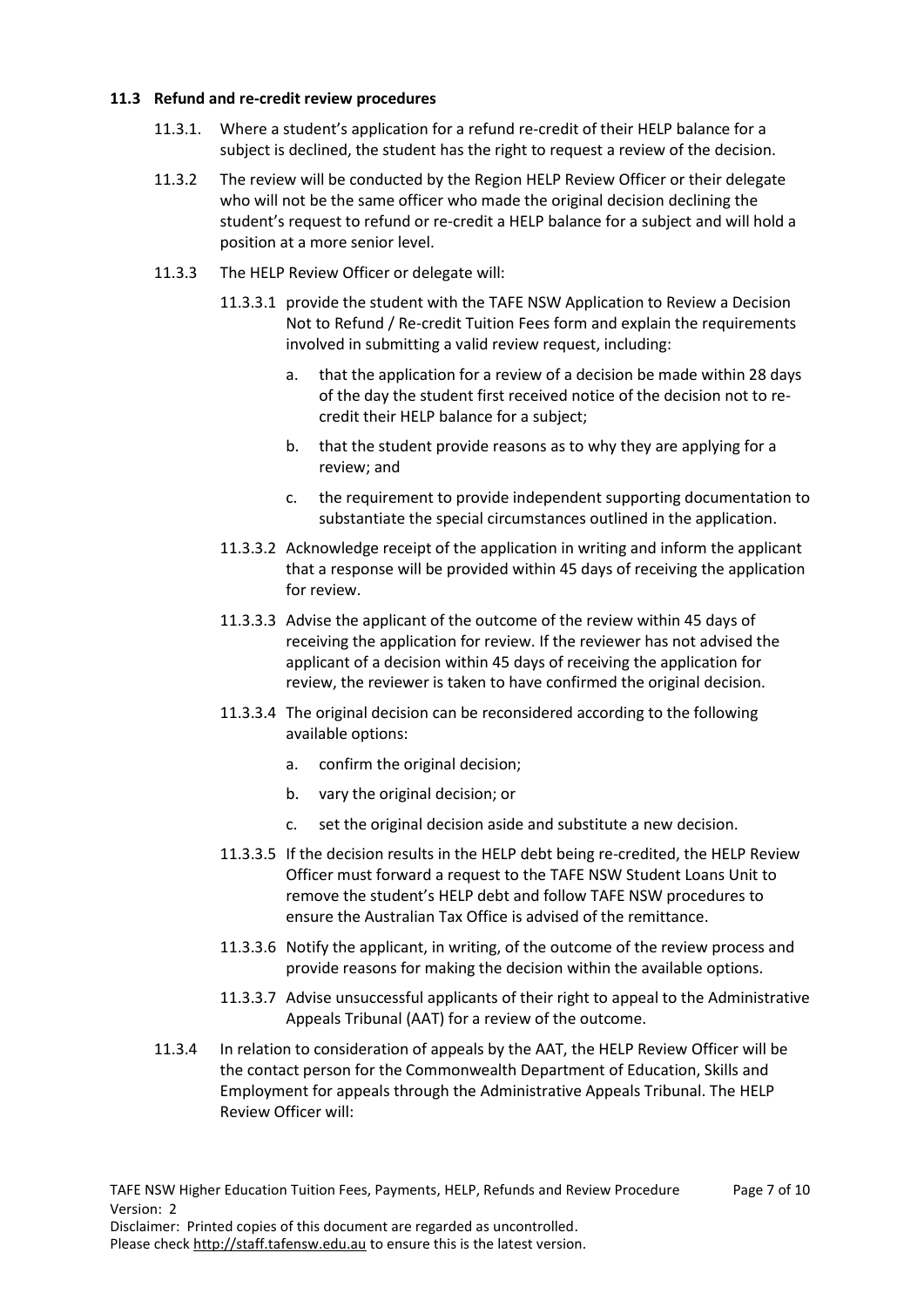- 11.3.4.1 Provide to the Commonwealth Department of Education, Skills and Employment, within five business days of being requested, copies of all the documents it holds that are relevant to the appeal. The Commonwealth Department of Education, Skills and Employment will deal with cases from that point and advise TAFE NSW Higher Education of the outcome.
- 11.3.4.2 Keep any originals and copies of the documents in accordance with normal record management procedures.
- 11.3.5 Students must be advised that further information about the review of HELP decisions can be found on the Commonwealth Study Assist website.

#### <span id="page-7-0"></span>**12. Additional information**

#### **12.1 HELP loan pass rate requirements**

- 12.1.1 In accordance with Commonwealth student loan provisions, students who commenced their enrolment after 1 January 2018 and who have taken out a HELP loan to pay their tuition fees must comply with the 50% pass rate rule to continue to be eligible for HELP assistance.
- 12.1.2 Students enrolled in a sub-bachelor level course who have undertaken 4 or more subjects must maintain a pass level of at least 50% of those subjects to maintain eligibility for a HELP loan.
- 12.1.3 Students enrolled in a bachelor or higher level course who have undertaken 8 or more subjects must maintain a pass level of at least 50% of those subjects to maintain eligibility for a HELP loan.
- 12.1.4 Students who fail to meet the 50% pass rule can continue their studies, subject to meeting academic progression requirements, but will be required to pay their tuition fees up front and will not be eligible for a HELP loan until their pass rate returns to 50% of subjects completed.

#### **12.21 Special circumstances for reconsidering decisions to refund a student's tuition fees or recredit a student's HELP balance for a subject**

The range of special circumstances which may apply are governed by the HESA Act 2003, and can include those that:

12.2.1 are beyond a student's control.

Circumstances could be considered beyond a student's control if a situation occurs that a reasonable person would consider is not due to the student's action or inaction, either direct or indirect, and for which the student is not responsible. This situation would generally be expected to be unusual, uncommon or abnormal. A lack of knowledge of how payment of tuition fees or HELP works or the requirements regarding Census Dates would not be considered beyond a student's control.

12.2.2 do not make full impact until on or after the census date.

Circumstances could be considered not to make their full impact on the student until on or *after* the Census Date for the subject if the student's circumstances occur:

- before the Census Date, but worsen after that day
- before the Census Date, but the full effect or magnitude does not become apparent until after that day; or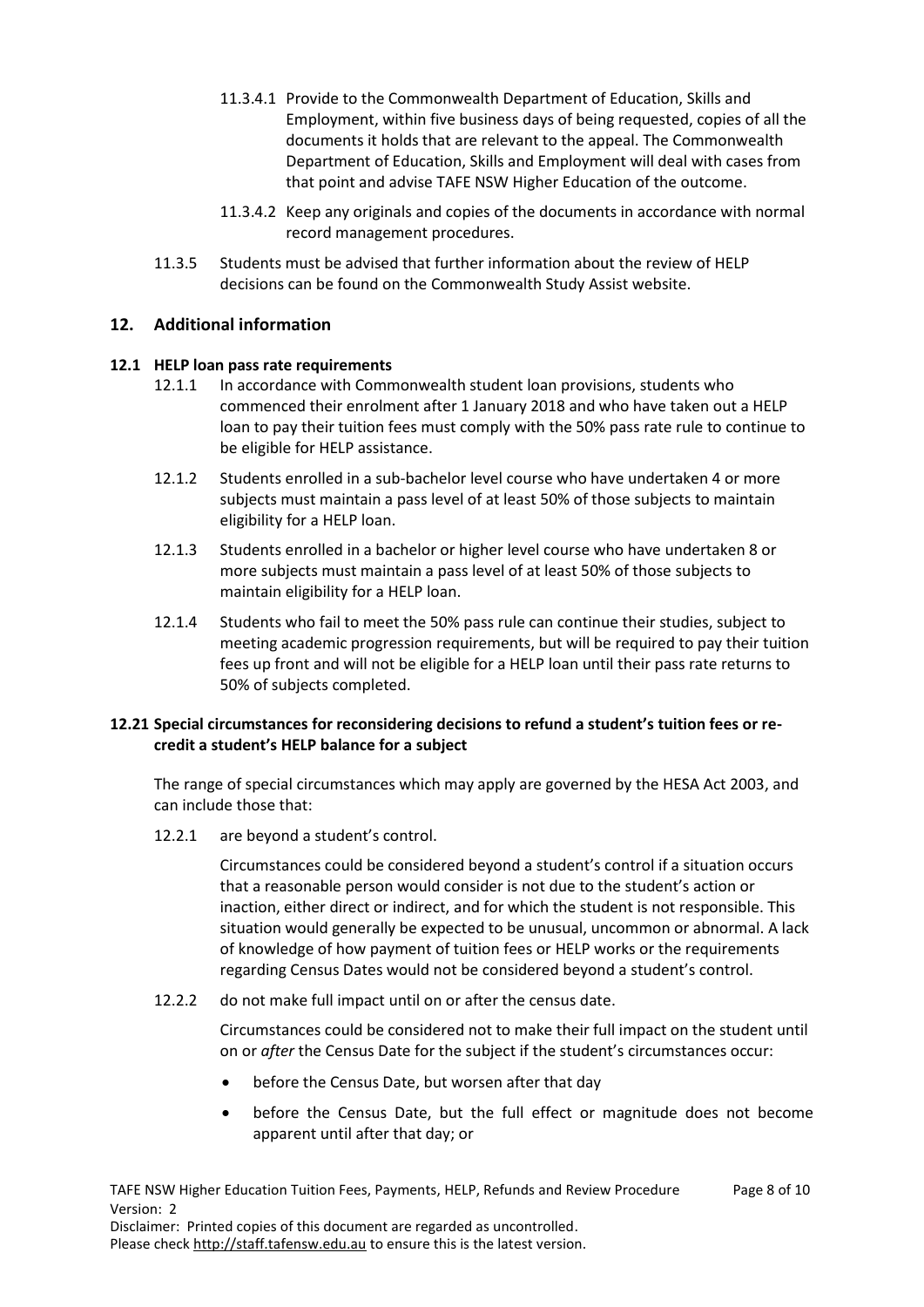- on or after the Census Date.
- 12.2.3 make it impracticable for the student to complete the subject requirements.

Circumstances that make it impracticable for the student to complete the requirements for the subject may include:

- Medical circumstances. For example, where a student's medical condition has changed to such an extent that the student is unable to continue studying.
- Family/student circumstances. For example, death or severe medical problems within a family, or unforeseen family financial difficulties, so that it is unreasonable to expect a student to continue studies.
- Employment related circumstances. For example, where a student's employment status or arrangements have changed so that the student is unable to continue his or her studies and this change is beyond the student's control.

#### **12.3 Special circumstances do not include:**

- 12.3.1 lack of knowledge or understanding of tuition fee requirements or the requirements for HELP assistance; or
- 12.3.2 a student's incapacity to repay a HELP debt.

#### **12.4 Requirements for making decisions**

12.4.1 TAFE NSW Higher Education:

12.4.1.1 will consider the student's application as soon as practicable.

12.4.1.2 notify the student of its decision and the reasons for making the decision.

- 12.4.2 Decisions regarding refunding tuition fees or re-crediting a student's HELP balance for a subject are reviewable.
- 12.4.3 In addition to notifying a student of its decision and the reasons for making the decision, TAFE NSW Higher Education must also advise the student of their rights for a review of the decision if a student is unsatisfied with the outcome.
- 12.4.4 Students must be advised that the time limit for applying for a review of a decision is 28 days from the day the student first received notice of the decision.

#### **12.5 Notifying the Commonwealth of the decision to re-credit a student's HELP balance for a subject**

12.5.1 Where a decision results in the re-crediting of a student's HELP balance for a subject and/or the refund of a student's up-front payments, TAFE NSW will follow correct processes to ensure the Commonwealth is notified and that TAFE NSW repays to the Commonwealth any amounts of HELP assistance it has received from the Commonwealth on the student's behalf.

#### <span id="page-8-0"></span>**13. Roles and responsibilities**

- 13.1 Key personnel with responsibility for implementing this procedure are:
	- Manager Student Services at the campus the student is enrolled at;
	- TAFE NSW HELP Review Officer;
	- TAFE NSW Reporting and Accountability Officer, for reporting HELP take-up and remittances to the Commonwealth.